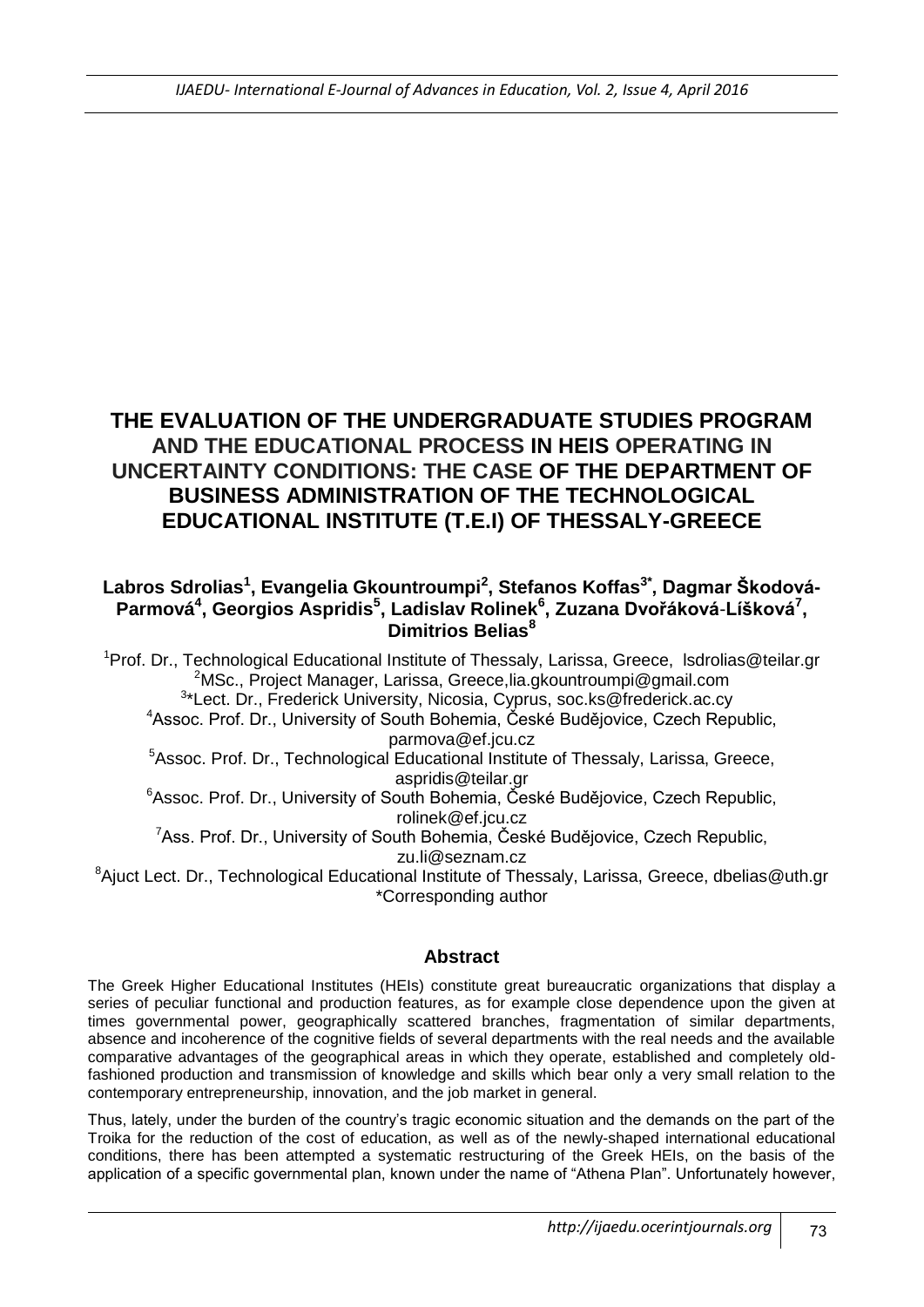the pursuit of this plan for a quicker and more effective fulfillment of the role of Greek Tertiary Education seems to be fruitless, since a series of serious or even unsurpassed problems come up, as for instance the inadequate function of the Institutions due to the significant reduction in state funding, insufficient transmission of knowledge and skills because of the forced transformation of laboratory courses into theoretical subjects, severe cutbacks in the fees of the educational and administrative staff, purposeful delays in the academic development of the educational staff, etc.

Within the turmoil of these conditions and of the continuous insecurity, the Human Resources of these Institutions make conscientious efforts towards the direction of meeting the multiple educational needs. Of course, main judge of these efforts ought to be the young students themselves. Therefore, in the present paper a thorough theoretical and research evaluative approach of the students' views concerning the current academic role and the general contribution of the greek HEIs, is attempted. In fact, the case study will focus on the Department of Business Administration, of the school of Business and Economics of the Technological Educational Institute (T.E.I) of Thessaly.

**Keywords:** HEIs, Uncertainty Conditions, Studies Program (Curriculum) and Educational Process Evaluation, Technological Educational Institute (T.E.I) of Thessaly, Greece

## **1 INTRODUCTION**

It is widely acknowledged, that the provision of high level education by several HEIs, leads to the long-term economic and educational development of a place and in effect of the whole state, while at the same time it plays a particularly important role in increasing the wealth and the citizens' social welfare (Rhodes, 2001; Sdrolias et al., 2015) Besides, that's why an academic degree has always been considered by society as the most significant means for the man's social and professional advancement and recognition (Gianzina - Kassotaki and Kassotakis, 2013). As a result, the demand for university education is constantly increasing (Maroudas and Κyriakidou, 2009).But while social demand for higher education is constantly increasing, at the same time some states come forward, in which social dissatisfaction with the old-fashioned and dysfunctional structures of the tertiary institutions is increasing in a comparatively quicker pace (Αnastasopoulos, 2011; Gianzina - Kassotaki and Kassotakis, 2013).

In the group of these countries Greece has lately belonged as well, the birthplace of literacy, culture and art. The severe economic problems that it has been experiencing over the last few years and its subsequent immediate dependence upon the policies and the decisions of Troika for extensive scale economies, have created an insecure educational context characterized by the significant reduction of the operational cost of higher education, despite the ongoing increase in the number of the newcomers or the intertemporally permanently registered students, by the insufficient function of Higher Institutions on account of the severe reduction in state funding, by the inadequate transmission of knowledge and skills because of the forced transformation of laboratory courses into theoretical subjects, by severe cutbacks in the fees of the educational and administrative staff, by purposeful delays in the academic development of the educational staff, etc.(Gianzina-Kassotaki and Kassotakis, 2013; Gkountroumpi et al., 2015).

Within this insecure context, the administrative bodies of the greek HEIs ought to realize that for the effective confrontation of the problems of their bodies, they need to proceed to a very careful restructuring of the operational and production environment of these institutions, taking into account the new legislative regulations and the unavoidable restrictions (Gianzina-Kassotaki and Kassotakis,2013).

Undoubtedly, two of the most important factors for the success of a restructured tertiary educational system is the given Curriculum and the Learning Process followed by the Academic Institutes (as main parts of this system) as well as by their sub-units (e.g. Schools, Departments etc). In both cases their assessment and replanning can reflect and secure the success of the whole educational function, since this way the student's learning abilities and skills are reinforced, which essentially constitutes the main aim in the whole issue (Cook, 2005; Pappa and Thanopoulos, 2006).

Traditionally, the dominant role is played by the educational staff itself, since the efficiency of its effort, namely the offered (by the teaching staff) and eventually received (by the students themselves) learning outcomes, is considered to be a basic priority in every educational system, while at the same time the teacher's success in their role, especially in cases of adverse environmental conditions, prescribes the success of the whole educational attempt.

Based on the references above, the aim of the present paper is the application of a complete assessment of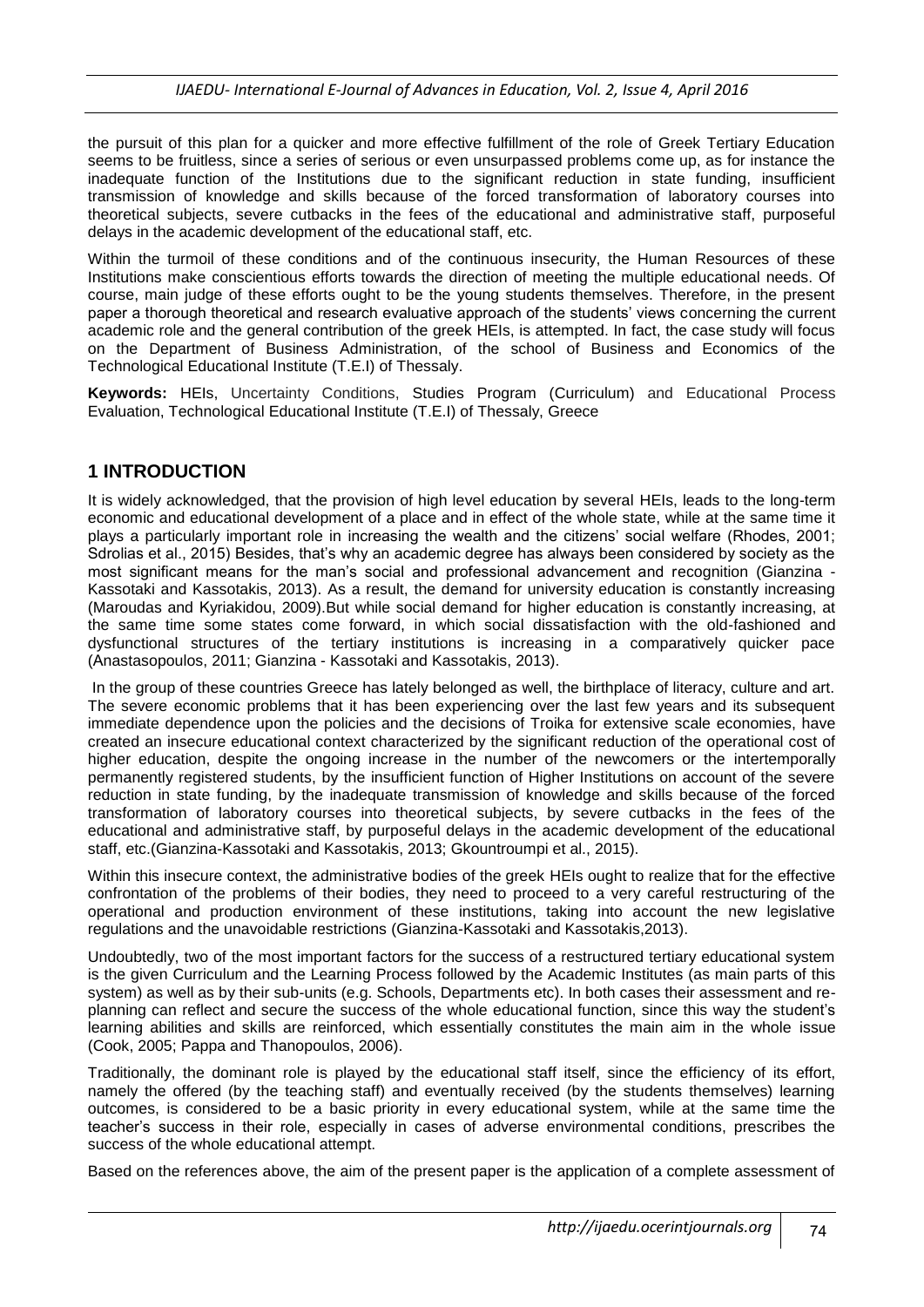the offered curriculum and of the teaching-learning process, as it is investigated and finally expressed by the students of the Greek HEIs. In fact, the case study will focus on the Department of Business Administration of the Technological Educational Institute (T.E.I) of Thessaly, a Department which has traditionally possessed a prominent place in the greek Higher Educational system.

## **2 BIBLIOGRAPHY REVIEW**

From the study of the domestic and international bibliography concerning the various educational issues, it comes out that if the main aim in every educational system is its quality**,** then a series of well planned processes of securing this quality is also needed. In short, this means that processes of assessment and final evaluation should be established, concerning the efficiency of what ought by law to be offered in education and in the expansion of student's knowledge in general (Babiniotis, 2009; Tsinidou et al.,2010; Matsagouras,2011; Gkountroumpi et al., 2015).

Thus, a series of valuable knowledge and information emerges, concerning the assessment of HEIs and of their offered educational work, as it is reflected mainly by the given curriculum and the educational practical process and is expressed in its final form though the size and quality of the learning outcomes (Athanasoula-Reppa et al.,1999;Stuart and Tatto,2000;Dimitropoulos,2002;Ramsden,2003;Pappa and Thanopoulos,2006; Tsinidou et al.,2010; Hellström, 2011;Κavasakalis, 2014).

According to Cook (2005), the learning outcomes refer on the one hand to the abilities-skills that students can develop as a result of their studies and of their wider participation in a course (learning processes) and on the other hand to the display of these abilities -skills in practice. Consequently, the question that can arise is to which extend a HEI can through a curriculum and a wider learning process instill and transmit to the students the above educational prospects.

Whereas several sound answers have been given to this question, the research approaches and the final conclusions are constantly differentiating, given that every educational system and educational organization displays a series of particular features that characterize and distinguish it and whose investigation can have a significant added value not only for the organization itself but for the whole global educational system.

## **3 THEORETICAL APPROACH**

The systematic approach of the environment of Greek Higher Education by several academics and researchers, and in fact, in the middle of the severe socio-economic conditions of uncertainty the country is nowadays experiencing, revealed a series of organizational and operational problems having a double existential substance as their cause: The diachronic and the completely contemporary one. What is of course negative, is that over the past few years, almost all the governments proceeded into a series of proposals for the introduction of changes in the country's higher education system (see. Athena Plan) (Gianzina-Kassotaki and Kassotakis, 2013), that seemingly aimed at effacing the problems harassing higher education, in essence though, they constituted a mandatory obligation towards Troika's restrictions for scale economies. While proceeding in the analysis of the content of the diachronic and totally contemporary problems of Greek Higher Education, it is found out that:

During the **diachronic** existential substance of these problems, a series of indirect malfunctions are observed, which stem from various traditional organizational and functional characteristics of it, as for instance, its close dependence upon the given at times governmental power, the high bureaucratic size of its educational institutions, the comparatively smaller range of organizational and academic independence as well as of independence, concerning human resource management, compared to the other European countries, the massive character of education with continuously decaying qualitative features in comparison to the global academic community (Sdrolias et al., 2015).

According to the **completely contemporary** existential substance of the problems, a series of direct malfunctions, coming from the recent economic crisis and Troika's restrictions ,that deteriorate even more the tertiary education scenery and in effect the department of Business Administration of the Τ.Ε.Ι of Thessaly, as for example the malfunction of the Institutes due to the severe insufficient funding by state budget, the insufficient transmission of the necessary knowledge and skills because of the forced transformation of laboratory courses into theoretical courses for reasons of economy, the severe cutbacks in the fees of the teaching and administrative staff, the purposeful delays in the teaching staff's academic development, the stagnation of hiring new teaching staff, the ongoing changes in the knowledge field of several departments as well as the noticeable restriction in the number of departments and schools , etc, result in the creation of a domino of problems in the students' learning and vocational prospects (Sipsas, 2006; Gikas, 2009; Koubias, 2011; Sdrolias et al.,2015).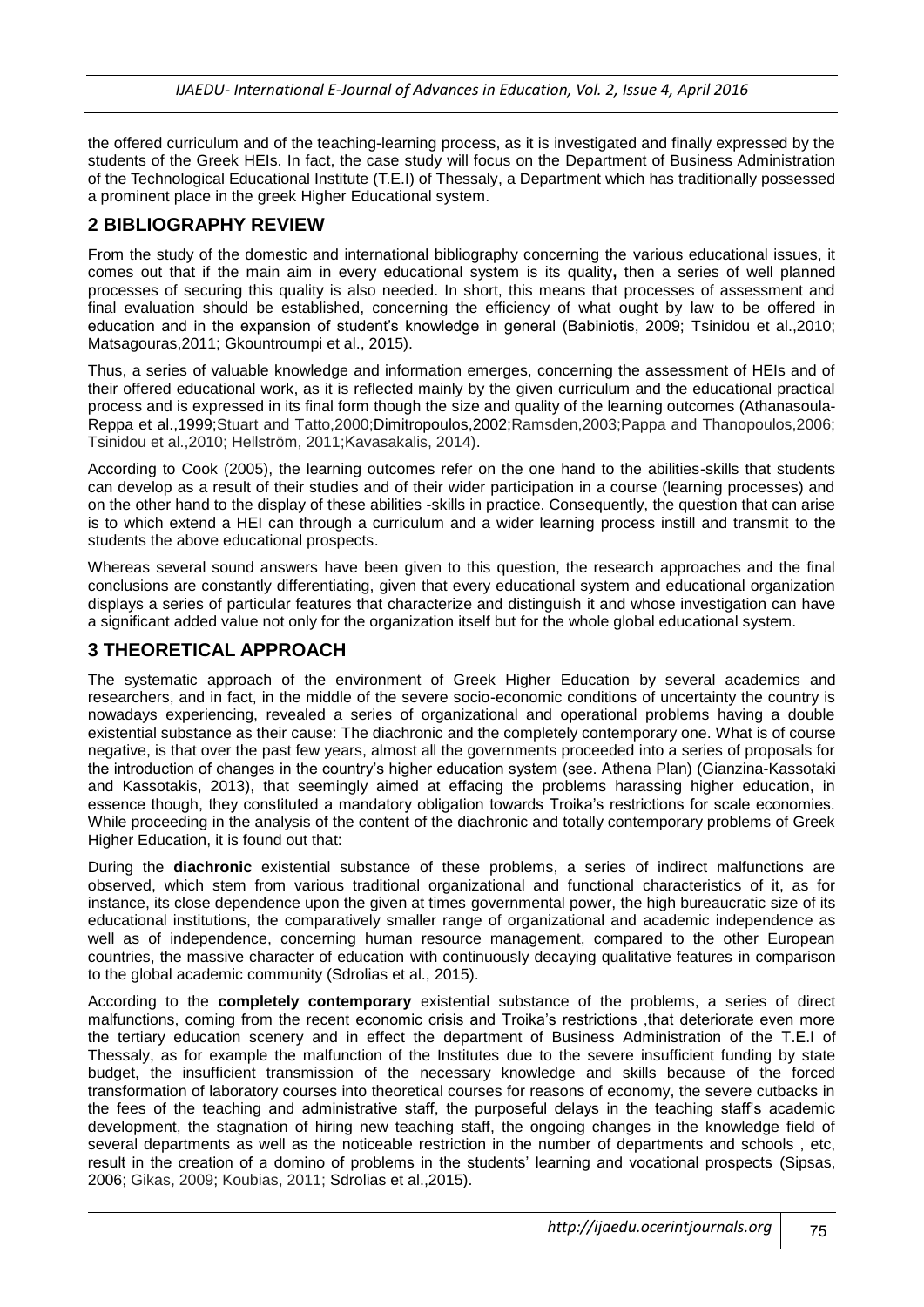The proposed changes however, strange though it may seem, in fact supported or even triggered the situations above, having as a consequence the complete failure of the whole effort of the plan ,since the only thing they accomplished, was to burden the already instable and insecure educational setting.

Within the confusion of these conditions and the continuous insecurity, the Human Resources, -primarily the educational ones- of the greek HEIs (the Department of Business Administration of the Τ.Ε.Ι of Thessaly correspondingly) seem to be making generous efforts towards the direction of meeting the multifaceted educational needs, placing a specific emphasis on the creation and provision of new innovative curricula and at the same time of more flexible and efficient forms of teaching. This emphasis was given mainly for the following reasons:

#### **Ι. Concerning the Studies Program (Curriculum)**

By the term "Studies Program" we mean the written phrasing of the characteristics of a teaching proposal. Typical factors of a curriculum are its goals, its content, the methods it uses, the processes it proposes as well as the proposals for it assessment. The teaching proposal may refer to the process of a hole educational level or of a class in a specific subject module or in a whole of different subject modules (Dimitropoulos, 2002).The Studies Program usually displays specific features, while at the same time it ought to meet specific needs; that are the reason why it is characterized and differentiated from other corresponding ones. It supports and guides the learning process, whose quality, value and final contribution to the young students can develop even further in the hands of a good teacher.

The curricula take into account the wider educational issues and incorporate social, economic, professional, cultural and various other views, concerning the way they are formulated and organized and they handle these views as a systemic process that both approaches and informs the various recipients e.g. the candidate students and develops the appropriate strategies and policies for a better prospect of obtaining the necessary theoretical knowledge and skills that will offer to these recipients , in fact in the near future, an added educational and professional value and a wider social status( Sdrolias et al.,2015).

#### **ΙΙ. Concerning the Educational- Learning Process**

Undoubtedly, one of the most important "chapters" and unique values of tertiary education is the teaching staff that comprises and serves it. Therefore, the assessment and ongoing improvement of the quality of teaching and learning in tertiary education is an issue of utmost priority and unrelenting interest. Of course, teacher assessment has always been one of the most difficult processes, since it is generally acknowledged that when the assessment has to do primarily with persons, complete objectivity is rather unattainable (Jacobs, 2002).

The meaning of teacher assessment**,** is defined as the total of individual systematic and organized processes that aim, on the one hand at a continuous process of analysis of the teaching method, which reinforces its functionality and the potential for its review (Giokarinis, 1996:166) and on the other, at defining and evaluating the efficiency of the teaching staff and the teaching work in general (Matsaggouras, 2001).Thus, the existent planning and organization of the factors-criteria of the complete teacher evaluation system (e.g. The teaching-learning methods and processes they use, the range and quality of the daily pedagogical interaction with the students, their knowledge on the teaching subjects, the sense of fairness they display towards the students, the efficiency and quality of the teaching material, the visual aids and the logistic infrastructure that support them in general, are correlated with this assessment (Gibbs and Durbridge,1976; Dimitropoulos, 2002; Weinberg et al., 2009).

What is for sure however is that only when the teacher himself/herself is involved in the process of assessing his/her educational work -done even by students- will he/she have the essential chance to understand and admit failures and imperfections during the implementation of the teaching process and proceed to remedial intervention. Besides, the teachers themselves know much better that anyone else what the problems they faced during the teaching practice are, and consequently they are able to evaluate all the factors that contribute essentially to qualitative improvement to the benefit primarily of the students but for personal benefit too.

To conclude, both the curriculum mentioned earlier and the implementation of the teaching process in practice, constitute the two main "production" factors of the educational system, for whose efficiency the persons concerned, that is the students themselves, ought to express judgment. Besides, that's the reason why in the present paper a thorough theoretical and research evaluative approach is attempted, as far as the students' view is concerned, regarding the current academic role and the general contribution of the Greek HEIs, taking advantage of the case of the Business Administration Department of the Technological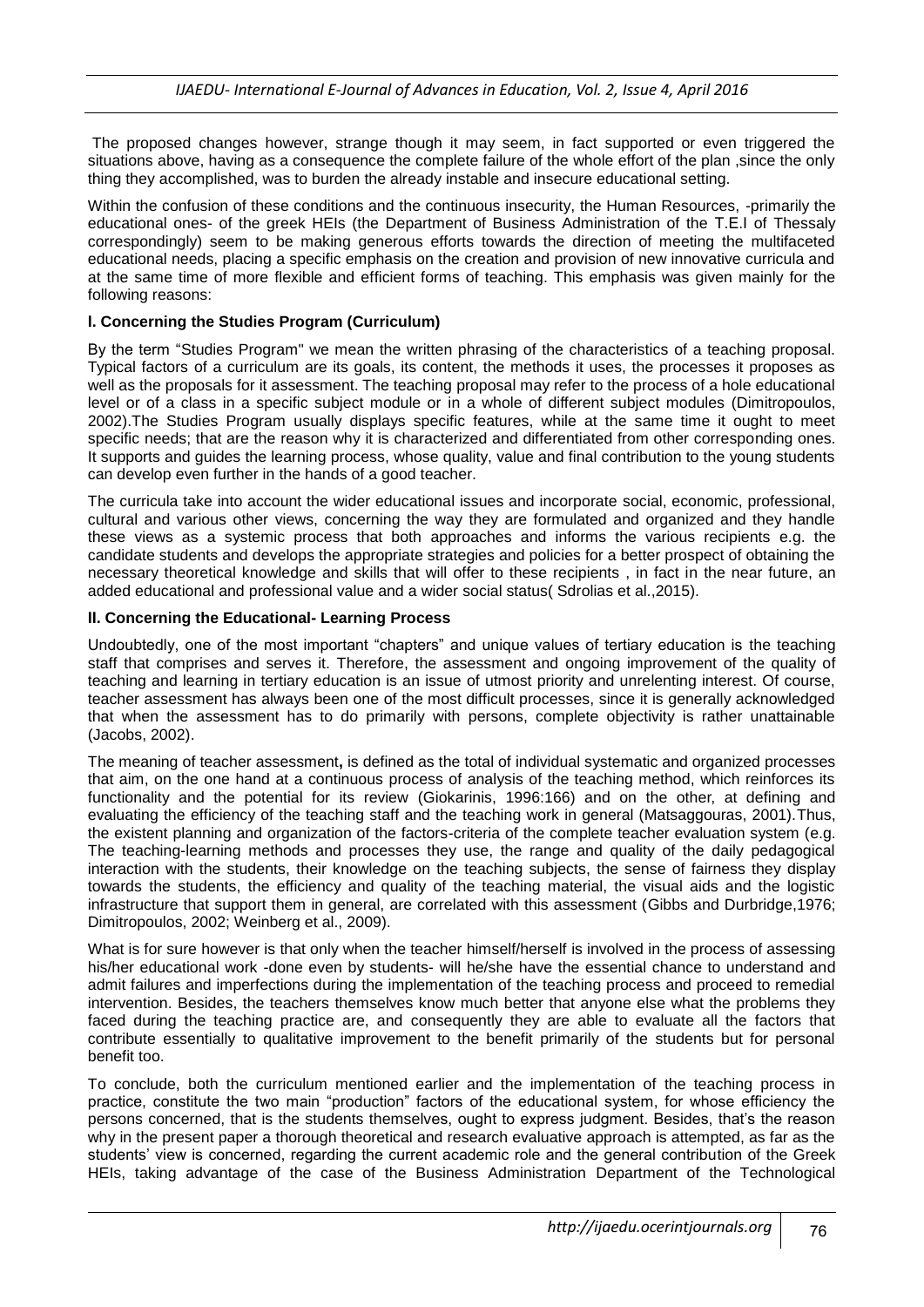Educational Institute (T.E.I) of Thessaly,

## **4 RESEARCH APPROACH**

### **4.1 Aim of the Research and Research Area**

The particular study will investigate the degree to which the implementation and operation of the curriculum and of the general teaching-learning process of the Department of Business Administration of TEI of Thessaly satisfy its students' expectations, as far as their own learning expectations are concerned along with the prospects of acquiring all the necessary theoretical knowledge and skills for noteworthy future professional prospect within a continuously changing and frequently insecure domestic and international employment setting.

The population being researched, the sample of the research is comprised by Students involved directly with the implementation and functioning of the Study Program and the Learning Process in general, of the Business Administration Department. The sample was chosen by following the simple random sampling where the sample subjects come from different semesters of the above department, so as for the outcomes of the research to be equally allocated and represent reality.

#### **4.2 Research Methodology**

In order to conduct a research process in the best possible ways, so that student beliefs for the provided curriculum and the followed learning process are found out and illustrated adequately, quantitative methods have been used. In this quantitative approach the method used was a questionnaire, which was addressed to students of the Business Administration Department.

This method was considered the most advisable, as students denied participating for fear of giving critical account on some of the academic staff. The questionnaire included 20 questions in total, distributed in 2 groups with equal number of questions each. In the first group, the questions expressed the students' evaluative view concerning the "quality" of the curriculum, whereas in the second one, their views concerning the "quality" of the provided learning process. The questions were mainly scaled questions of closed type, using the five-point Likert-type scale (where number 1 was the lowest figure indicating "strongly disagree" and number 5 was the highest figure indicating "strongly agree") of the evaluative criteria posed. The questionnaire was initially completed by 24 students of the department who were randomly selected and with their comments they indicated some important changes in the formulation of some of the questions. This small sample was mainly selected in order to test the validity and reliability [Cronbach's a reliability coefficient (must be a≥ *0,700)*] of the questionnaire itself (Bishop et al., 2007; Hair et al., 2010).

The questionnaires were accompanied by a letter describing the issue, the importance and their contribution and it was asking the students to anonymously participate and give their honest answers. The letter was given in a random and representative sample. The distribution, completion and collection of the questionnaires took place during the last week of November 2012. 250 questionnaires were distributed to the students and they were filled in by 211 students, from which 13 questionnaires were incomplete. Therefore, the final sample of the completed questionnaires was 198. Students were completing them right away with the presence of one of the writers of the article, so if there were any questions, they would give the necessary clarifications, contributing thus to the validity of the questionnaires. After the completion of the questionnaires, the answers were codified and the resulting data was analyzed using the SPSS16 statistic program (Howitt and Gramer, 2010).

#### **4.3 Research Results**

The distributed total questionnaire showed a high degree of reliability since the reliability coefficient of Cronbach was 0.891 (a≥0.700) (Table 1), hence the quality of the Business Administration Department, as evaluated by the students, with reference to the provided curriculum and the learning process, is significant and could itself contribute to the course in an attempt to achieve the predetermined "best" standards of education and its procedures by the accredited organizations.

#### *4.3.1 Research Results with reference to the studies program (curriculum:*

The first part of the distributed questionnaire that referred to the quality of the Curriculum of the department of Business Administration, displayed only an insignificantly smaller level of reliability compared to that of the whole questionnaire. It yet still had a high level of reliability, since *Cronbach's* reliability coefficient *was* 0,873 (Table 1). Hence, the quality of the curriculum followed by the Department of Business Administration is rated -according to the students- as significant.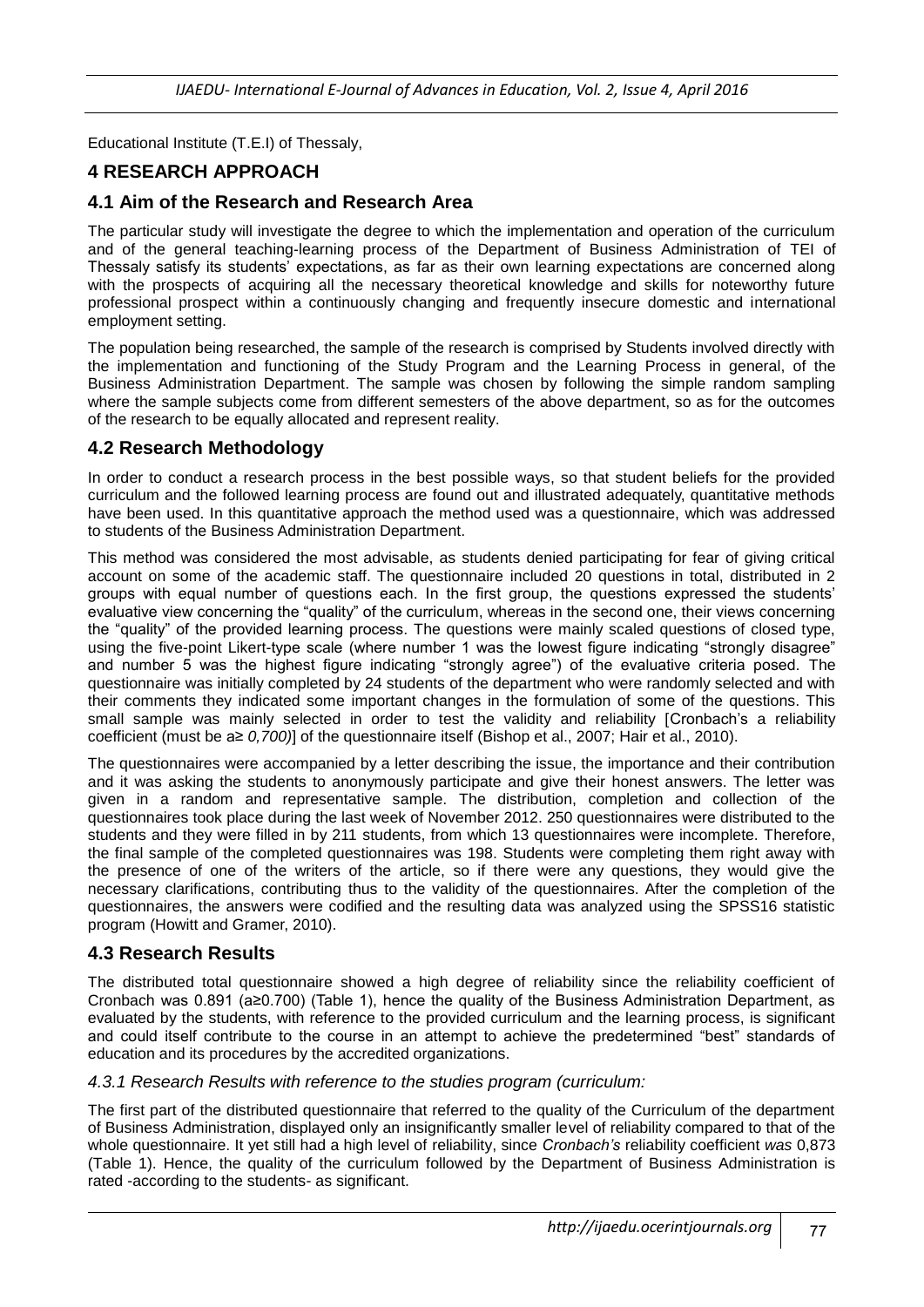|                                              | Cronbach's a | N of Items |
|----------------------------------------------|--------------|------------|
| <b>Total Questionnaire</b>                   | 0.891        | 20         |
| Individual Part ( I.) of the Questionnaire:  | 0.873        | 10         |
| <b>Study Program</b>                         |              |            |
| Individual Part ( II.) of the Questionnaire: | 0.917        | 10         |
| <b>Teaching-Learning Process</b>             |              |            |

*Table 1: Reliability Statistics of the Total and of the Individual Parts of the Questionnaire*

Starting with question Q1 (Table 2), which refers to whether "the course responds to the personal interests of students", mean shows average value 3.4063 and Sdt. Deviation = 0.9108 which means that highly exceeds the neutral evaluation point. More specifically, 53,6% of the students claim that their personal interest identify with the existing course which in turn justifies the high preference in entry examinations for Greek HEIs. In question Q2 if "the course responds to the needs of labor market", the majority of students (Frequency in %= 56, 2%) showed a high preference towards the neutral opinion (neither agree nor disagree) (mean=2.9063, Sdt. Deviation =0.7343). It worth mentioning here that approximately one out of five students (Frequency in %= 21.9%) clarified that disagrees with the content of the above questionnaire. Regarding question Q3 "if the course contains innovative modules that differentiate it from corresponding either Greek or foreign HEI's courses", 40.6% of the students answered that they "agree", while 34.4% were neutral (mean = 3.1250 and Sdt. Deviation = 1.0701).

What every student and his/her family look for is what kind of course he/she would choose in order to have an immediate occupational settlement. Due to the intense economic crisis that Greece faces the last years and the high percentage of unemployment among young people that reaches 60%, young people don't have the luxury of studying what they want, but what they ought to in order to have decent living conditions. Thus, according to the students' estimation outcomes for the course being examined and according to question Q 4, knowledge and skills that will be obtained by attending the course will provide an equivocal (31.3%) to significant (37.5%) professional perspective and evolution (mean = 3.1875 and Sdt. Deviation=1.0298).The application of the course as an educational procedure in action can be seen in questions Q 5 and Q 6. In the first question on whether "students are regularly notified on the demands of the course (45.8%) answered that they agree with the provided notification, while 23.6% have neutral stance (mean= 2.5625 and Sdt. Deviation 0.5040). On the contrary, in the second question whether "the course indicates in details aspects related to its function (forms of course evaluation, feedback of students' performance, possibility or remarking in a course etc.)", six out of ten students (Frequency in % = 62.5%) expressed a neutral estimation (mean = 3.0313 and Sdt. Deviation = 0.6948). On the issue of quality feedback, this high percentage probably means that students don't know what the comments of an encouraging feedback would be in relation to their assessment feedback, while on the issue of remarking we believe that it is due to the sensitivity that the academic staff of the course shows - because of the economic crisis and job uncertainty in satisfying students that made use of this policy.

| Table 2: Descriptive Statistics of Points (Criteria) with an Emphasis in the Evaluation of the Studies Program<br>of Business Administration Department of T.E.I Thessaly-Greece |  |      |      |      |      |           |  |  |  |  |  |
|----------------------------------------------------------------------------------------------------------------------------------------------------------------------------------|--|------|------|------|------|-----------|--|--|--|--|--|
| Evaluative Points (Criteria)   n                                                                                                                                                 |  | Min. | Max. | Mean | Std. | Frequency |  |  |  |  |  |

| Evaluative Points (Criteria)                                                                                           | n   | Min. | Max. | Mean   | Std.<br>Deviati<br>on. | <b>Frequency</b><br>(in Percent %) |      |      |      |     |  |
|------------------------------------------------------------------------------------------------------------------------|-----|------|------|--------|------------------------|------------------------------------|------|------|------|-----|--|
| Questions                                                                                                              |     |      |      |        |                        |                                    | II.  | III. | V.   | V.  |  |
| Q1. There is response of the<br>course to your personal<br>interests.                                                  | 198 | 1,00 | 5,00 | 3,4063 | 0,9108                 | 3,1                                | 15,6 | 21,9 | 56,3 | 3,1 |  |
| Q2. There is response of the<br>course to labor market's<br>needs.                                                     | 198 | 1,00 | 5,00 | 2,9063 | 0,7343                 | 3,1                                | 21,9 | 56,2 | 12,3 | 6,6 |  |
| Q3. The course includes<br>innovative modules that<br>differentiate from<br>corresponding Greek and<br>foreign H.E.Is. | 198 | 1,00 | 5,00 | 3.1250 | 1,0701                 | 12,5                               | 9,4  | 34.4 | 40,6 | 3,1 |  |
| Q4.Knowledge and skills                                                                                                |     |      |      |        |                        |                                    |      |      |      |     |  |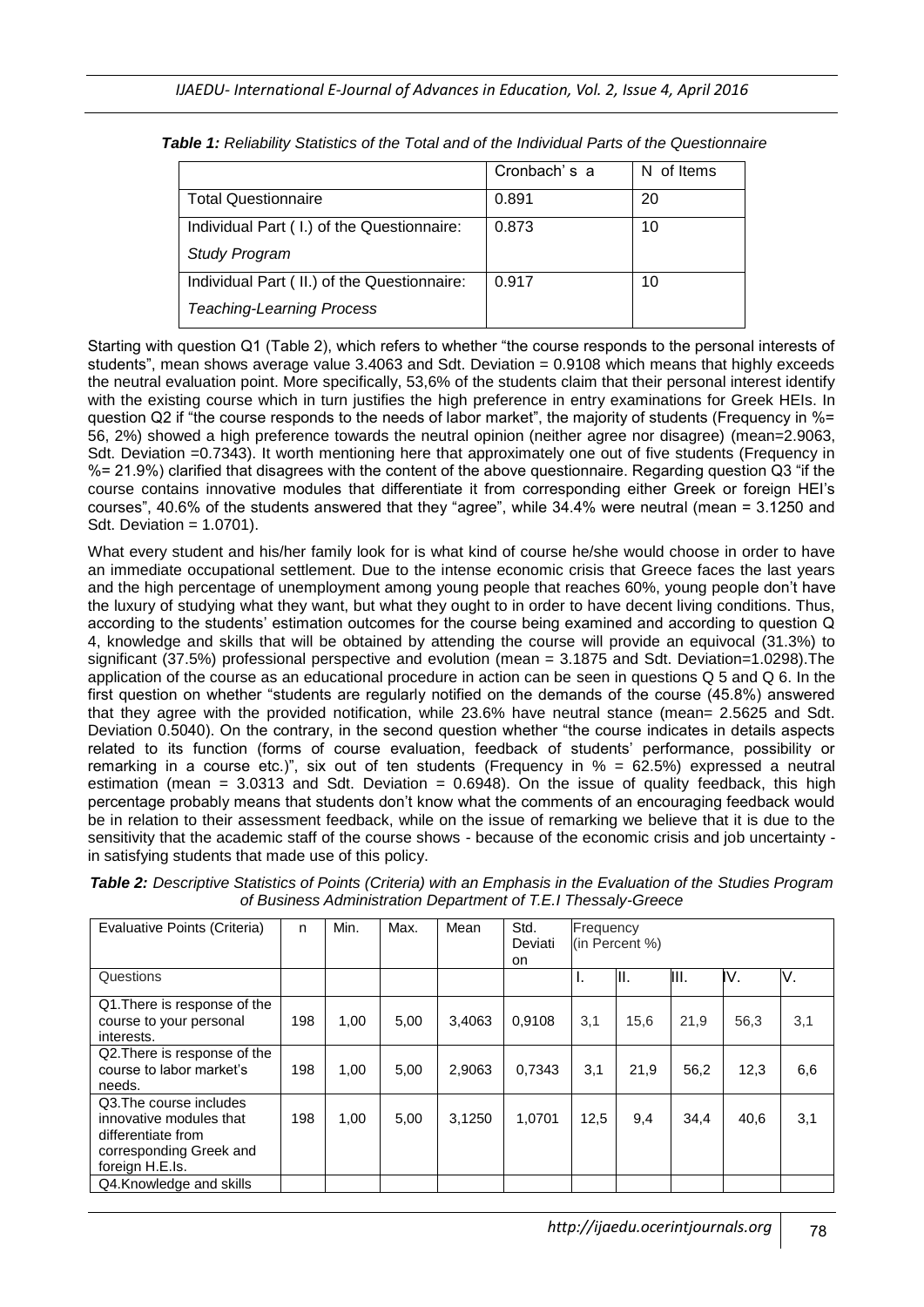| IJAEDU- International E-Journal of Advances in Education, Vol. 2, Issue 4, April 2016 |  |  |  |
|---------------------------------------------------------------------------------------|--|--|--|
|                                                                                       |  |  |  |

| obtained from this course<br>will contribute to your<br>professional evolution.                                                                                                                                          | 198 | 1,00 | 5,00 | 3,1875 | 1,0298 | 6,3  | 18,8 | 31.3 | 37,5 | 6,3  |
|--------------------------------------------------------------------------------------------------------------------------------------------------------------------------------------------------------------------------|-----|------|------|--------|--------|------|------|------|------|------|
| Q5. You are regularly<br>notified on the demands of<br>the course (module outline,<br>syllabus, learning goals,<br>teaching methods etc.).                                                                               | 198 | 1,00 | 5,00 | 2,5625 | 0,5040 | 7,7  | 12,5 | 23,6 | 45,8 | 10,5 |
| Q6. Points of the course<br>regarding its function are<br>regularly pointed out<br>(module assessment<br>methods, feedback of<br>student's performance,<br>possibility of remarking a<br>module etc.).                   | 198 | 1,00 | 5,00 | 3,0313 | 0,6948 | 8,8  | 10,0 | 62,5 | 15,6 | 3,1  |
| Q7. You are not facing any<br>difficulties in corresponding<br>the modules of this course<br>to the corresponding<br>foreign academic<br>institutions (e.g. via the<br>programs of Erasmus,<br>Comenius, Leonard, etc.). | 198 | 1,00 | 5,00 | 3,4462 | 0,9877 | 6,2  | 11.4 | 23,3 | 53,3 | 5,8  |
| Q8. The quality of the<br>secretarial support of the<br>department contributes<br>satisfactorily in issues<br>involving the course.                                                                                      | 198 | 1,00 | 5,00 | 3,4062 | 0,9108 | 3,1  | 12,5 | 31,3 | 46,9 | 6,3  |
| Q9.No problems are<br>creating in your studies<br>from the frequent and<br>unscheduled changes in<br>the course.                                                                                                         | 198 | 1,00 | 5,00 | 2,1374 | 0,6837 | 18,2 | 40,7 | 17,3 | 9,0  | 4,8  |
| Q10.You have the<br>possibility of evaluating the<br>quality of the program<br>overall and in each<br>academic semester.                                                                                                 | 198 | 1,00 | 5,00 | 3,8911 | 0,8862 | 1,6  | 3,7  | 21,4 | 59,8 | 23,5 |

In questions Q7 [You aren't facing any difficulties in corresponding the modules of the course to those of the respective foreign academic institutions (e.g. via the Erasmus program, Comenius, Leonard, κλπ)], Q 8 (The quality of the secretarial support contributes satisfactorily in issues concerning the course), and Q10 (You have the opportunity to evaluate the quality of the overall course as well as in each academic semester), the evaluation approach seems to have similarities since students express a positive point (53.3%, 46.9% and 59.8% respectively) [for Q7 (mean = 3.4462 and Sdt. Deviation= 0.9877), for Q 8 (mean= 3.4062 and Sdt. Deviation=0.9108) and for Q10 (mean=3.8911 and Sdt. Deviation= 0.8862)]. Moreover, in question Q8 an interesting percentage of 31.3% expresses a neutral position, while in question Q10 approximately one out of five students also expresses a neutral position (21.4%) and an absolute positive position of almost the same percentage (23.5%).

It is known that a very serious problem that Greek H.E.Is are facing over the last few years is the compulsory decision of Troika to reduce the costs of education resulting in the abolition of some of these institutions, the temporary closing of others and the incorporation of some of them, especially faculties and departments. Consequently a series of consecutive problems is created (e.g. incorporation of departments for the first four semesters with common modules, abolition of laboratory courses and altered to practice exercises with different credit units, even compulsory transfer to another city). The quality of studies is thus degraded but the lenders remain indifferent. It touches though the psychological balance of students who experience an unknown and relatively uncertain education environment. So, in question Q9 "No problems are caused in your studies by the frequent and unscheduled changes in the course", the outcomes of the students' assessments were kind of expected. 18.2% answered that they are strongly affected by these changes, 40.7% that they are affected and 17.2% were indifferent (mean=2.1374 and Sdt. Deviation=0.6837).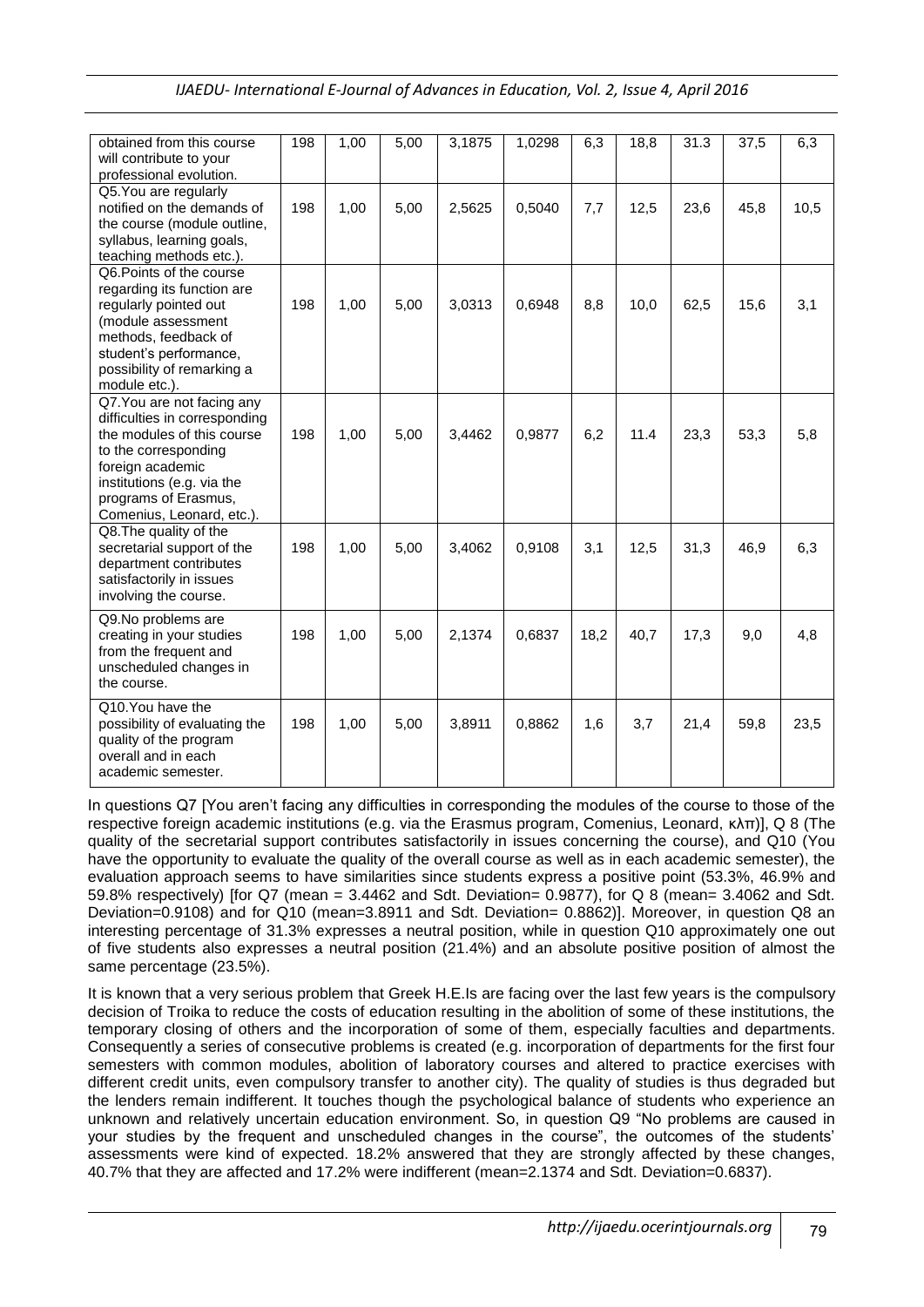#### *4.3.2 Research results with reference to the teaching-learning process:*

The second part of the distributed questionnaire that referred to the quality of the provided to the students of the Department of Business Administration, teaching-learning process, displayed a quite high level of reliability, since *Cronbach's* reliability coefficient was 0,917 (Table 1). Hence, the quality of this process is evaluated by the students as important.

On the basis of Table 3 and initiating with question Q11, which refers to whether "The Teacher has the necessary academic appropriateness, such as for instance deep knowledge of the subject module, research experience, ability to transmit and understand the necessary knowledge and skills, etc", the mean presented an average of 3,0014 while the Sdt. Deviation =1,0116, which means that it surpasses by far the neutral point of assessment. In particular, 45% of the students agree that the department's teachers have the necessary academic suitability. In fact, 1 out of 4 students questioned (Frequency in %=24,4%) mention that they completely agree with what the question asks. It is worth noting at this point that student views are made strong since indeed, on the basis of the department's exterior assessments and its wider academic image on a domestic and global level, its teaching staff has exceptional writing and research work, as well as high level of teaching experience.

In Greece of the severe economic and social crisis, the basic prerequisite for choosing a Department is for the candidate students the desire for their quicker integration into labour market possible. Thus, in the relevant question Q12 "The teacher focuses his/her teaching on subject units that are closer to the students' interests-needs on the basis of their later integration into the labour market and their development",1 out of 3 students (34,6%) expressed a neutral opinion (neither disagree nor agree),whereas 1 out of 4 students (25,1%) expressed a positive view. As far as question Q13 is concerned, namely whether "The Teacher adjusts his/her teaching –learning pace by taking into consideration the students' abilities", 38,5% of the students answered that they "agree" with the question posed, while 31,0% expressed themselves neutrally (mean=3,3561 and Std. Deviation=1,0038). The truth is that the knowledge quality of the youth that enter the country's Technological Institutes is very low and in fact it falls short of that of universities. Therefore, consciously or not, the individual teacher in several cases reduces significantly the level of his/her teaching so as to be understood or assesses his/her students more leniently in the final exams. In about the same frameworks are the students' evaluative views in question Q15. "The Teacher makes the best use possible of the department's available logistics and technological infrastructure", with the positive view clearly outweighing the others (37,7%).

To continue, on the basis of the results of the Department's student evaluations and according to question Q14 which expresses the query as to the extent to which "The Teacher shows in practice his/her mood for innovation and experimentation, approaching and transmitting in new ways the subjects to be learned", a neutral image dominates in general (32,4%), which, on the basis of the order of merit, spans to a positively significant one (24,5 %) (mean=2,9618 and Std. Deviation=1,0128).In a learning process its resulting "atmosphere" plays a significant role. Thus, the establishment of efficient communication between the teachers and the students, mutual trust and respect, the reinforcement of the students' interest in learning, the positive interaction among the students etc, create favorable conditions for their qualitative and quantitative development. The relevant to these points questions Q16 " The Teacher organizes educational conditions that develop communication, mutual trust and respect with the students" and Q17 "The Teacher formulates an atmosphere that encourages student participation, promotes their positive dispositions, while reinforcing their interests in additional educational activities", feature a neutral view in both cases (36% and 40,8% correspondingly).It is noteworthy here , that in question Q16, a high percentage of positive views is present among the students (35,7%).

With reference to questions Q18, "The Teacher provides to students continuous feedback concerning their progress" and Q19 "The Teacher applies efficient student examination processes on the teaching material for every subject he/she teaches", the views converge towards a neutral direction (32,8% and 41,3% correspondingly). Yet, the difference of these two questions is that compared to all the previous ones, they vary ,on the basis of their order of merit, from negative (about 1 out of the 4 students ) to very negative views (about 1 out of 5 students). Finally, in the significant question Q20, which refers to the extent to which " The Teacher gives to the students the opportunity to evaluate the total efficiency and contribution of his/her educational work", the evaluative results are ,for the first one completely discouraging, since in the first place the students' totally negative view (41,8%) is found, with their simply negative view following in the second place (38,1%)(mean=2,0719 and Std. Deviation=0,6734).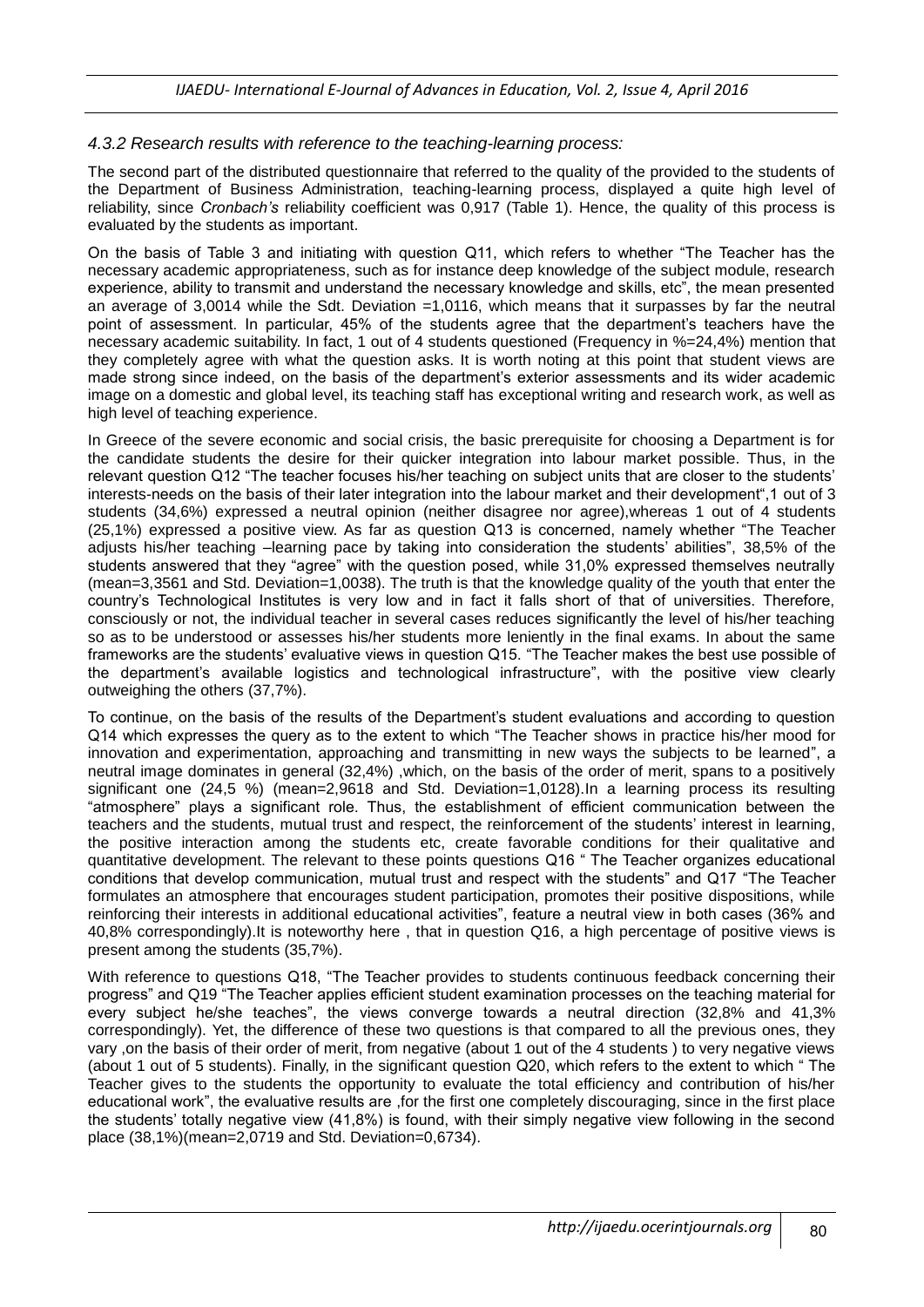#### **4.4 Research Conclusions**

On the basis of the presentation and analysis of the results of the quantitative research, the most important conclusions that can be drawn are the following:

 *Regarding the Studies Program (Curriculum) followed.* The evaluation results express a positive view (e.g. Students' wishes met by the Curriculum, regular notification of the curriculum's demands, ease in matching the subjects of the department's curriculum with the corresponding ones of foreign academic institutions and regular opportunity for student assessment of the quality of the curriculum).On the dipole of the neutral and positive view, student estimations move, regarding the degree of innovation of the department's curriculum and the contribution of the knowledge and skills acquired through the teaching of its subjects to the students' professional prospect and advancement. On the middle (neutral) quality level what is assessed are points such as for example the extent to which the Curriculum meets the job markets demands and the detailed recording in the curriculum of points which relate to its educational function. Finally, on the negative extremes move student estimations regarding the problems that come up during their studies due to the often and not planned changes in the curriculum, resulting by Troikas' forced decision to reduce the cost of education.

*Regarding the process of Teaching-Learning:* On the basis of the evaluation findings concerning the process of Teaching-Learning, the Department's Teachers possess the necessary academic suitability and experience. In fact they organize, in a satisfactory degree, the teaching of every subject around thematic areas which are closer to the students' interests and needs for a good future professional prospect, although the dominant view is mainly a neutral one. Yet, the students' low level of knowledge frequently makes the teacher adjust his/her teaching pace, taking into account his/her students' abilities. However, very close to the evaluation percentages, the neutral view was expressed. It was also proved that the Teachers of the particular department make use of the available logistics and technological infrastructure to a significant degree and in the best way possible, whereas, on the contrary, the majority of them display a neutral tendency in their disposition towards learning innovation and experimentation.

| Evaluative Points (Criteria)                                                                                                                                                                                                                     | n   | Min. | Max. | Mean   | Std.<br>Deviation | Frequency<br>(in Percent %) |      |       |      |      |  |
|--------------------------------------------------------------------------------------------------------------------------------------------------------------------------------------------------------------------------------------------------|-----|------|------|--------|-------------------|-----------------------------|------|-------|------|------|--|
| Questions                                                                                                                                                                                                                                        |     |      |      |        |                   | VI.                         | VII. | /III. | IX.  | Х.   |  |
| Q11. The Teacher has the<br>necessary academic<br>appropriateness, such as for<br>instance deep knowledge of<br>the subject module, research<br>experience, ability to transmit<br>and understand the<br>necessary knowledge and<br>skills, etc. | 198 | 1,00 | 5,00 | 3,0014 | 1,0116            | 2,7                         | 9,5  | 18,4  | 45,0 | 24,4 |  |
| Q12. The teacher focuses<br>his/her teaching on subject<br>units that are closer to the<br>students' interests-needs on<br>the basis of their later<br>integration into the labour<br>market and their<br>development.                           | 198 | 1,00 | 5,00 | 2,7726 | 0,9532            | 6,1                         | 15,3 | 34,6  | 25,1 | 18,9 |  |
| Q13. The Teacher adjusts<br>his/her teaching pace by<br>taking into consideration the<br>students' abilities.                                                                                                                                    | 198 | 1,00 | 5,00 | 3,3561 | 1,0038            | 3,0                         | 8,8  | 31,0  | 38,5 | 18,7 |  |
| Q14. The Teacher shows in<br>the practice his/her mood for<br>innovation and<br>experimentation,<br>approaching and transmitting<br>in new ways the subjects to<br>be learned.                                                                   | 198 | 1,00 | 5,00 | 2,9618 | 1,0128            | 11,3                        | 19,2 | 32,4  | 24,5 | 12,6 |  |

*Table 3: Descriptive Statistics of Points (Criteria) with an Emphasis in the Evaluation of the Teaching - Learning Process of Business Administration Department of T.E.I Thessaly-Greece*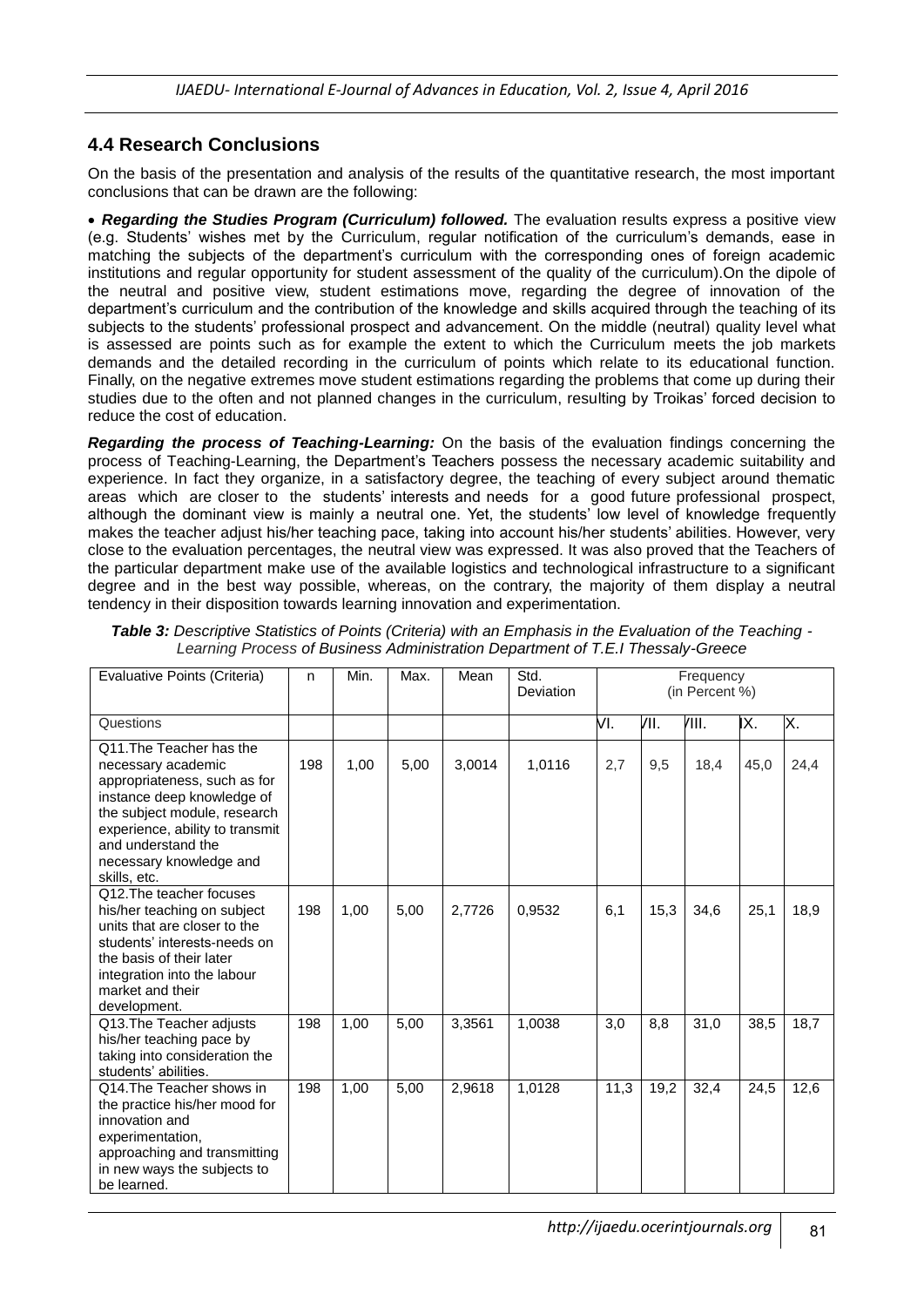| Q15. The Teacher makes the<br>best use possible of the<br>department's available<br>logistics and technological<br>infrastructure.                                                                                  | 198 | 1,00 | 5,00 | 2,7322 | 0,8857 | 7,2  | 12,4 | 22,9 | 37,7 | 19,8 |
|---------------------------------------------------------------------------------------------------------------------------------------------------------------------------------------------------------------------|-----|------|------|--------|--------|------|------|------|------|------|
| Q16. The Teacher organizes<br>educational conditions that<br>develop communication,<br>mutual trust and respect with<br>the students.                                                                               | 198 | 1,00 | 5,00 | 3,1272 | 1,2398 | 6,0  | 13,9 | 36,0 | 35,7 | 8,4  |
| Q17. The Teacher formulates<br>an atmosphere that<br>encourages student<br>participation, promotes their<br>positive dispositions, while<br>reinforcing their interests in<br>additional educational<br>activities. | 198 | 1,00 | 5,00 | 2,9840 | 0,8969 | 6,9  | 20,6 | 40,8 | 22,4 | 9,3  |
| Q18. The Teacher provides to<br>students continuous<br>feedback concerning their<br>progress.                                                                                                                       | 198 | 1,00 | 5,00 | 2,8549 | 0,7028 | 19,2 | 24,6 | 32,8 | 15,7 | 7,7  |
| Q19. The Teacher applies<br>efficient student examination<br>processes on the teaching<br>material for every subject<br>he/she teaches.                                                                             | 198 | 1,00 | 5,00 | 2.8512 | 0,9898 | 17,4 | 25,7 | 41,3 | 10,2 | 5,4  |
| Q20. The Teacher gives to<br>the students the opportunity<br>to evaluate the total<br>efficiency and contribution of<br>his/her educational work.                                                                   | 198 | 1,00 | 5,00 | 2,0719 | 0,6734 | 41,8 | 38,1 | 12,7 | 4,9  | 2,5  |

Because of the fact that in a learning process its resulting "atmosphere" plays an important role, the development of efficient communication between the two parts, mutual trust and respect, the reinforcement of the students' interest in learning, the promotion of their positive disposition, etc, formulate positive conditions for their qualitative and quantitative development; yet it seems that the teachers in the department in question display a rather neutral mood towards the creation of such an atmosphere . Finally, according to the students, the Teachers display a neutral attitude concerning both the provision to the former of regular feedback about their progress and the application of efficient student exam processes on the subject material they teach. The negative point in the whole teaching-learning process is that the teachers don't desire, and thus they don't give the students, the opportunity for an assessment of the total efficiency of their work.

# **5 CONCLUSION**

The Greek HEIs are big bureaucratic organizations that display a series of peculiar functional and production features, whose peculiarity has become even greater over the past few years, because of the economic crisis the country has been going through. Within the more and more uncertain dominant conditions of the wider educational setting, the inquisition of the effects on the practical operation of these academic institutions is attempted, with an emphasis on the assessment of the provided curricula and the teachinglearning process, as they are perceived and assessed by the persons mainly concerned, namely by the students themselves. In fact, the Department of Business Administration of the Technological Educational Institute (T.E.I) of Thessaly was used as a case study, a department with significant diachronic contribution to the representation of its so called "third role", namely its developmental influence and prospect within a very important geographical area in Greece, the region of Thessaly.

# **REFERENCE LIST**

Αnastasopoulos, V., (2011). "Management and Development of Research in the University of Patras". Academia, vol. 1(1), pp.36-59 (in Greek).

Athanasoula - Reppa, Α., Κoutouzis, Μ., Μavrogiorgos, G., Νitsopoulos, V., Chalkiotis, D., (1999). Educational Management and Policy Hellenic Open University, Patras (in Greek).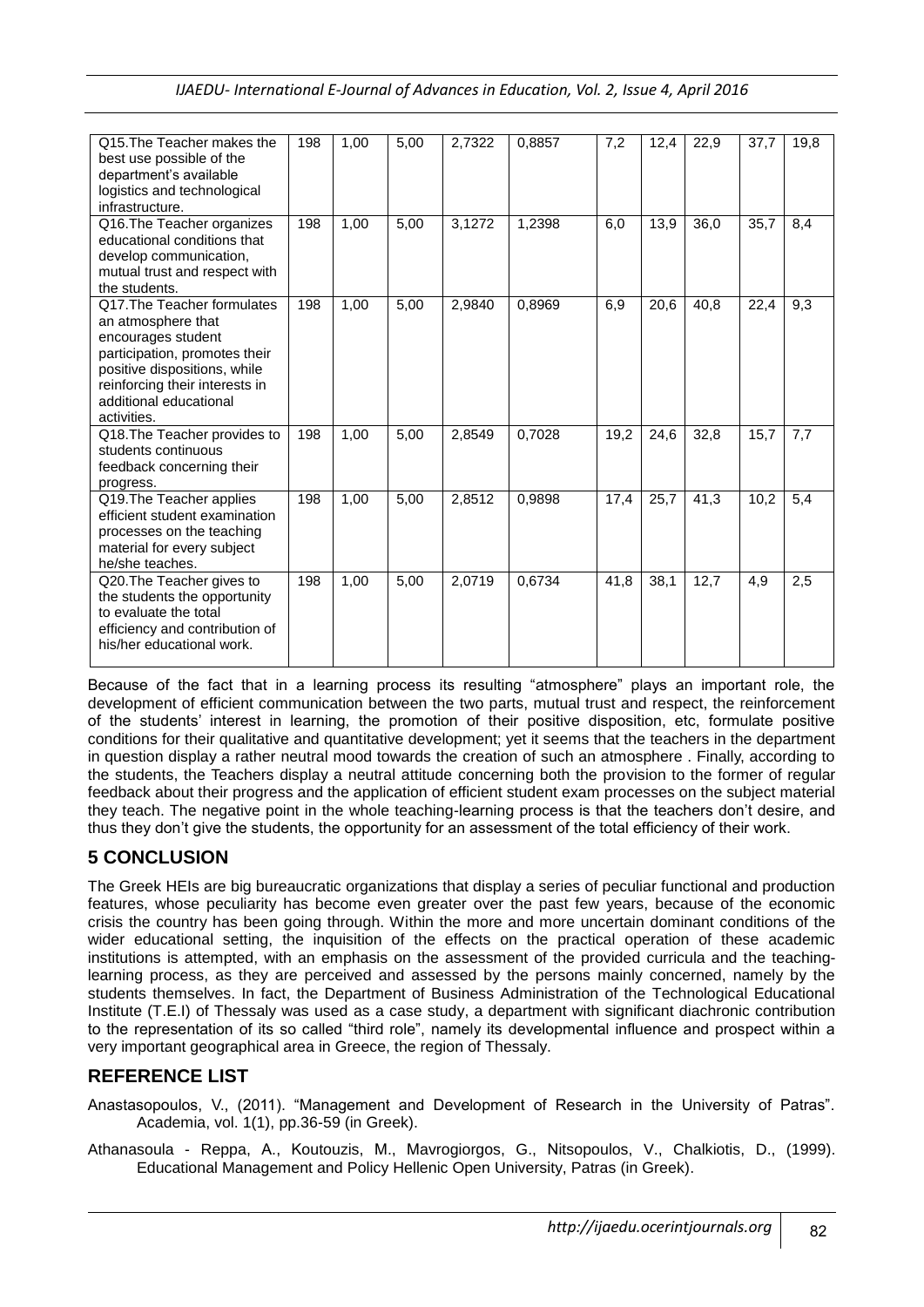Babiniotis, G., (2009). New Times: Evaluation and Quality of Education. Το Vima, August (in Greek).

- Bishop, Y., Finberg, S. and Holland, P., (2007). Discrete Multivariate Analysis: Theory and Applications, Springer Science and Business Media Publishing, New York.
- Cook, D. A., (2005). Learning and Cognitive Styles in Web-based Learning: Theory, Evidence, and Application. Academic Medicine, vol. 80(3), pp. 266-278.
- Dimitropoulos, E., (2002). Educational Assessment. Assessment of Education and of the Educational work, Grigoris Publishing, Athens (in Greek).
- Gianzina-Kassotaki, O. and Kassotakis, I., (2013). "Strategic Management in Greek Higher Education: Management of Change". Academia, vol. 3(1), pp.81-115 (in Greek).
- Gibbs, G. and Durbridge, N., (1976).Characteristics of Open University Tutors (Part 2): Tutors in Action, Teaching at a Distance, Open University, Open University Press, Milton Keynes.
- Gikas, G., (2009). "Higher Education Institutions and Regional Development". Review of Economic Sciences, no.15, pp.3-18 (in Greek).
- Giokarinis, Κ. Ν., (1996). Supervision and Assessment of the Teaching Work and the Teacher, Handbook of School Counselor, Kapodistrian University of Athens, Athens (in Greek).
- Gkountroumpi, L., Sdrolias, L., Škodová-Parmová, D., Aspridis, G., Kakkos, N., Cudlínová, E., Belias, D., Dvořáková-Líšková, Z., (2015). "The Evaluation of the Undergraduate Studies Program of the Department of Business Administration of the Technological Educational Institute (T.E.I) of Thessaly-Greece by Applying a Benchmarking Approach**".** International e-Journal of Advances in Education, vol. 1(3), pp. 193-205.
- Hair, J. Black, W. Babin, B. and Anderson, R., (2010). Multivariate Data Analysis, 7th Edition, Prentice Hall Higher Education, Englewood, New Jersey.
- Hellström, T., (2011). "Homing in on Excellence: Dimensions of Appraisal in Center of Excellence Program Evaluations". Evaluation, vol. 17(2), pp.117-131.
- Ηowitt, D. and Cramer, D.,(2010). Statistics with SPSS 16, Klidarithmos Publishing, Athens (in Greek).
- Jacobs, V.,(2002). "Reading, Writing, and Understanding". Educational Leadership, vol. 60(3), pp.58-62.
- Κavasakalis, A.,(2014). "The Pendulum of Educational Reforms in Higher Education Through the Example of the Assessment Policies and Quality Assurance in the HEIs over the Past 40 years". Academia, vol. 4(1), pp.37-76 (in Greek).
- Koubias, S., (2011). "The Greek University: Now and in the Future", Academia, vol.1(1), pp.19-35 (in Greek).
- Maroudas, L. and Κyriakidou, Ο., (2009). "The Implementation of the New Public Administration in Universities: From Professional Bureaucracy to New Organizational Forms. The Greek Review of Social Research, vol. 130(3), pp. 93-121 (in Greek).
- Matsaggouras, I.,(2011), "Theory and Practice of Teaching", 1<sup>st</sup> Volume, Gutenberg Publishing, Athens (in Greek).
- Pappa, Μ. and Thanopoulos, G. N.,(2006). Quality Improvement in Tertiary Education: An Investigation of Student Views Concerning the Criteria for the Assessment of the Efficient Professor. SPOUDAI - Journal of Economics and Business, vol. 56(4), pp.58-82 (in Greek).

Ramsden, P. (2003). Learning to Teach in Higher Education. Routledge Publishing, Oxon.

- Rhodes, F.,(2001). The Creation of the Future: The Role of the American University, NY, Cornell University Press, New York.
- Sdrolias L., Amiradis Ch., Kakkos N., Aspridis G., (2015). "Ein Strategischer Ansatz zur Rolle und Beitrag der Hochschuleinrichtungen zur lokalen und regionalen Entwicklung während der Wirtschaftskrise: Der Fall der Abteilung für Betriebswirtschaftslehre vom Technologisches Ausbildungsinstitut (T.E.I) Thessalien". Zeitschrift für die Regionale Wissenschaft, vol. V(1), pp.47-62.
- Sipsas, Ν., (2006). "Issues of Logistics in Greek Universities: A Short Overview", [Hellenic Foundation for](http://www.eliamep.gr/en/)  [European & Foreign Policy,](http://www.eliamep.gr/en/) Athens, pp.1-20.
- Stuart, J. S. and Tatto, M. T., (2000). "Designs for Initial Teacher Preparation Programs: An International